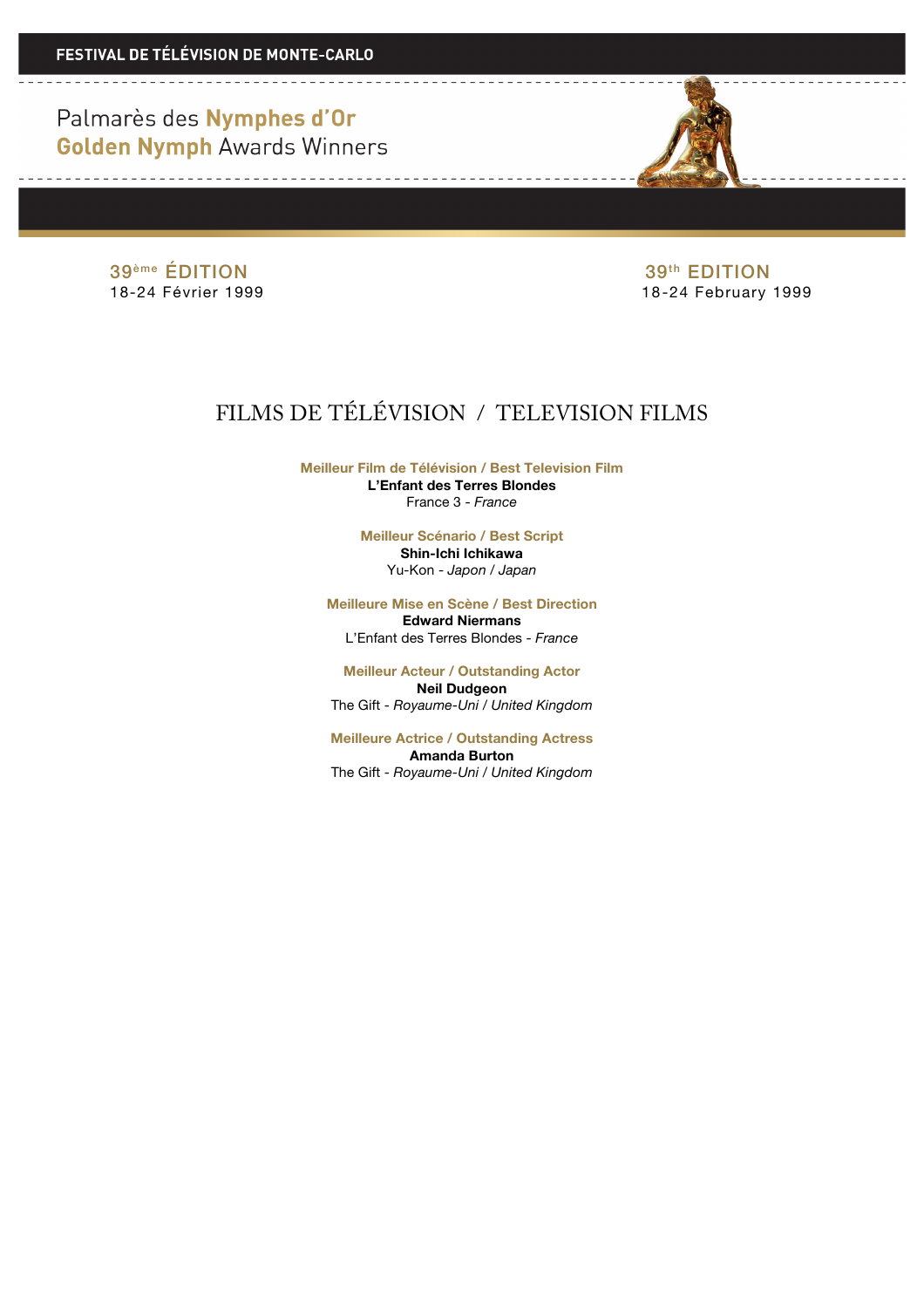Palmarès des Nymphes d'Or **Golden Nymph Awards Winners** 

**Contract Contract** 



**Meilleure Mini-Série / Best Mini Series Opernball** Atlas International Film GmbH - *Allemagne / Germany*

**Meilleure Mise en Scène / Best Direction Urs Egger**

Opernball - *Allemagne / Germany*

**Meilleur Scénario / Best Script Sandro Petraglia, Stephano Rulli** Vita che Verra - *Italie / Italy*

**Meilleure Actrice / Outstanding Actress Lena Mossegard**

The Woman in the Locked Room - *Suède / Sweden*

**Meilleur Acteur / Outstanding Actor Tony Doyle** Amongst Women - *Irlande du Nord / Northern Ireland*

> **Mention Spéciale / Special Mention Vanity Fair** BBC1 - *Royaume-Uni / United Kingdom*

## ACTUALITÉS / NEWS

**Meilleur Programme d'Actualité / Best News Programme** Nymphe d'Or **Embargo** Profession Reporteri TF1 - *France*

**Excellence Journalistique ou Professionnelle / Journalistic or Professional Excellence**

Nymphes d'Argents **Men in Black (Temps Présent)** TSR - *Suisse / Switzerland*

**The Unfinished War (Correspondent Spécial)** BBC1 - *Royaume-Uni / United Kingdom*

**Village Head Election** China Central Television - *Chine / China*